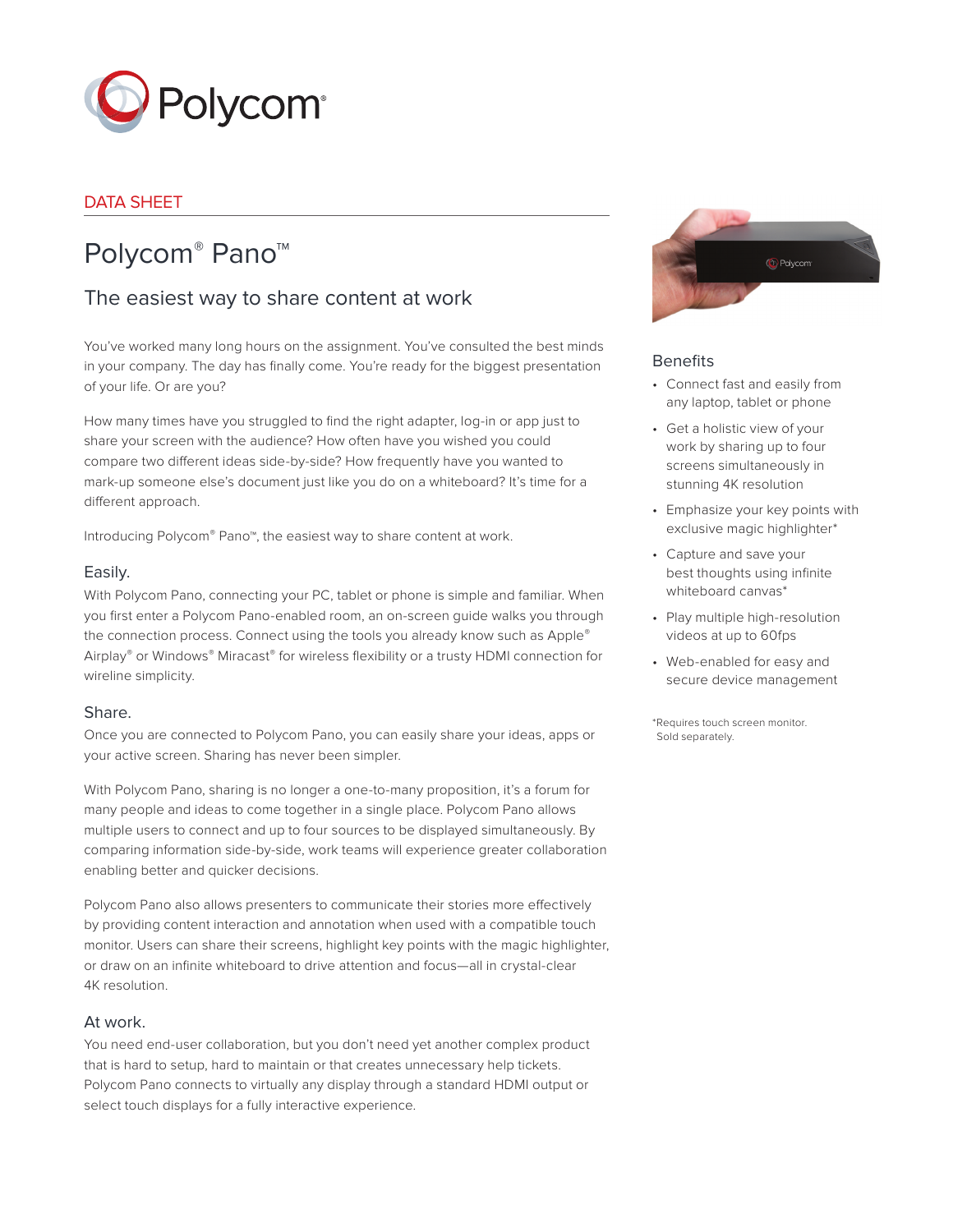

Beyond the in-room setup, administrators can access the web interface from anywhere to provide software updates, manage or configure with video conferencing. Additionally, Polycom® Pano™ can be used as a content input to your video conference systems empowering users to share ideas with remote locations around the globe.

# Polycom Pano specifications

#### Power

- 54 VDC, 1.2A
- LAN IN; Built-in, auto-sensing PoE+ IEEE 802.3at (Class 4)

#### User interface

• Gesture-based, multi-touch capable

#### Connectivity

- 1X Ethernet 10/100/1000
- 1X Ethernet 10/100/1000 (reserved for future use

#### Networking and protocols

- Bluetooth 4.0
- Miracast (Wifi-Direct)
- Airplay (Bonjour)

#### Audio output

• 1X 3.5mm

## Content input/resolution

• 1X HDMI/4K,30fps

# Content output/resolution

• 1X HDMI/4K, 60fps. RGB444

#### Security

- Secure Boot
- Signed Software
- Encrypted Content/Media (AES)
- Miracast (WPA2-AES)
- Airplay (AES)

## Approvals

- Japan
- FCC Part 15 (CFR 47) Class B
- ICES-003 Class B
- EN55022 Class B
- CISPR22 Class B
- VCCI Class B
- EN55024
- EN61000-3-2; EN61000-3-3
- NA Telepermit
- Australia A&C Tick
- ROHS compliant
- 19471-0715

#### Environmental

- Operating Temperature: 32—104°F (0—40°C)
- Relative humidity:
- 5—95%, noncondensing
- Storage Temperature: -40—160°F (-40°—70°C)

#### Electrical safety

- UL 60950-1
- CE Mark
- CAN/CSA-C22.2 No. 60950-1-03
- EN 60950-1
- IEC 60950-1

#### Radio

#### US

- FCC Part 15.247
- FCC Part 15.407
- FCC Part 15.225

#### Canada

• RSS 247 Issue 1

#### $EU$

- ETSI EN 300 328 v1.9.1
- ETSI EN 301 893v1.7.1
- ETSI EN 301 489-3
- ETSI EN 301 389-17

#### Japan

- Japan Item (19)
- Japan Item (19)-3
- Japan Item (19)-3-2

#### Australia

• AS/NZ4268

#### WiFi

- 2.4GHz 5GHz
- 2400MHz to 2483.5MHz
- 5150MHz to 5250MHz
- 5250MHz to 5350MHz